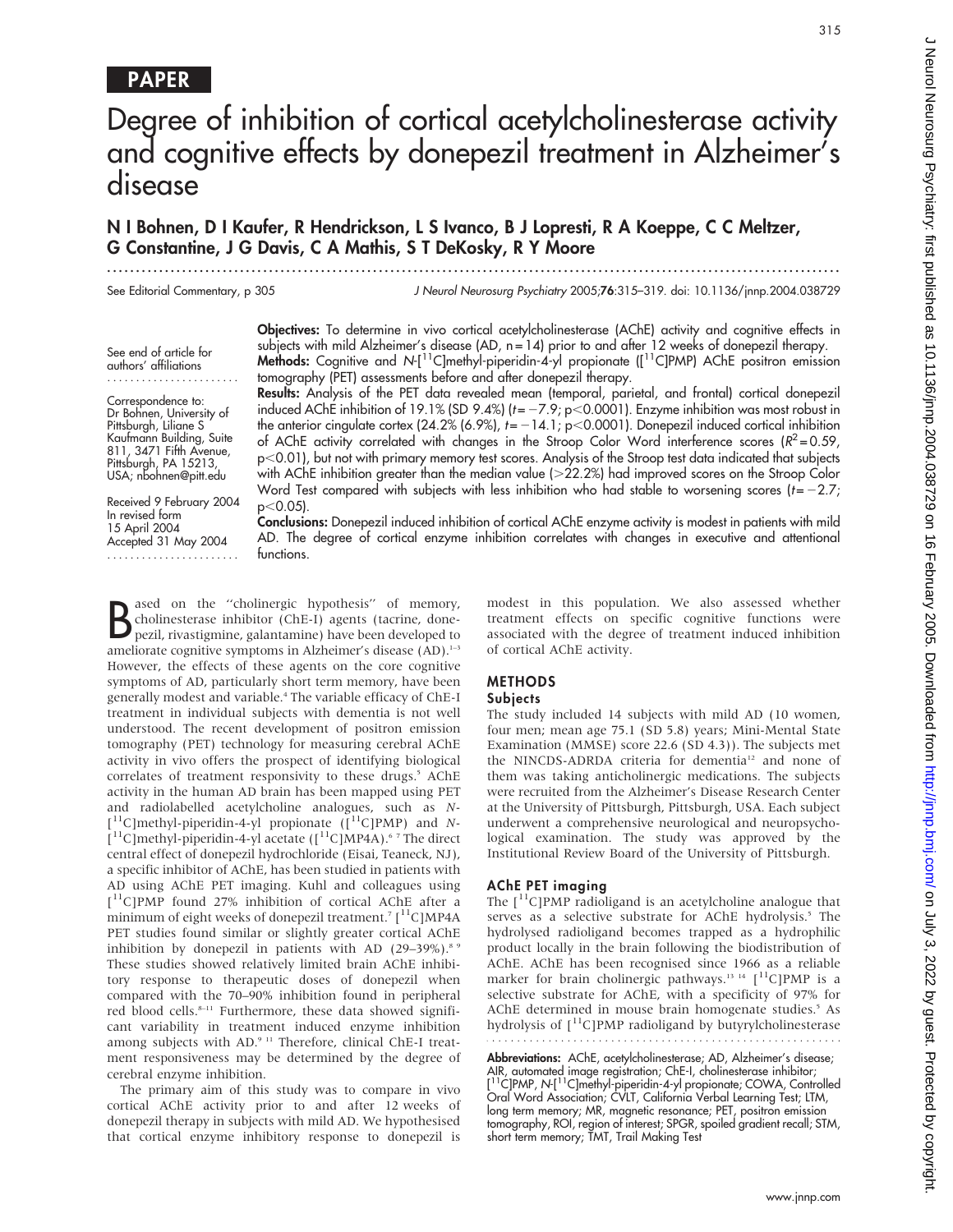is very limited and donepezil is a selective inhibitor of AChE, our methodology is sensitive to assess cholinergic changes related to AChE but not butyrylcholinesterase activity in AD.5 11 15 16 [ 11C]PMP was prepared in high radiochemical purity ( $>95\%$ ) by N-[<sup>11</sup>C]methylation of piperidin-4-yl propionate.<sup>17</sup> The average specific activity was 1910 Ci/µmol (range 340–10 060 Ci/ $\mu$ mol), and less than 7.5 micrograms of mass at the time of injection. Dynamic PET scanning was performed for 80 minutes immediately following a bolus intravenous injection of 555 MBq (15 mCi) of  $[^{11}C]PMP$ . Emission data were collected in 21 sequential emission scans (6×30 sec; 4×60 sec; 2×90 sec; 4×300 sec; 5×600 sec) in three dimensional imaging mode using an ECAT HR+ tomograph (CTI PET Systems, Knoxville, TN), which acquires 63 transaxial slices (slice thickness 2.4 mm; in-plane resolution 4.1 mm full-width at half maximum over a 15.2 cm axial field-of-view). The scanner gantry was equipped with a Neuro-Insert (CTI PET Systems, Knoxville, TN) to reduce the contribution of scattered photon events.<sup>18</sup> An individually moulded, thermoplastic mask was made for each subject to minimise head movement and facilitate accurate head positioning. The head was positioned such that the lowest scanning plane (visualised by a system of laser lines within the scanner gantry) was parallel to and 2.0 cm below the canthomeatal line. Prior to  $\int_1^1 C |PMP|$  injection, a 10-15 minute transmission scan was acquired using rotating rods of [68Ge/68Ga] for attenuation correction of emission data. PET emission data were also corrected for radioactive decay and scatter and reconstructed using a Hanning filter with a frequency cut-off of 0.5 Nyquist. PET imaging was done prior to and after 12 weeks of donepezil treatment. The time interval between the last dose of donepezil and time of injection of the radioligand for the 12 week PET study ranged from 10 to 16 hours.

#### Magnetic resonance imaging

A volumetric spoiled gradient recall (SPGR) magnetic resonance (MR) image was obtained for each subject using a Signa 1.5 Tesla scanner (GE Medical Systems, Milwaukee, WI) with a standard head coil. The coronal SPGR sequence (TE = 5; TR = 25; flip angle =  $40^{\circ}$ ; NEX = 1; slice thick $ness = 1.5$  mm; image matrix =  $256 \times 192$ , FOV = 24 cm) was acquired to maximise contrast among grey matter, white matter, and CSF and provide high resolution delineation of cortical and subcortical structures. The MR data were cropped in preparation for alignment with the PET data using AnalyzeAVW software (BIR, Mayo Foundation, Rochester, MN) by setting all non-brain voxels to zero intensity.

#### Donepezil treatment and cognitive assessments

Donepezil treatment was started 12 weeks before the second PET scan at a dose of 5 mg/day for four weeks, then increased to 10 mg/day. Three visits were conducted during the study: at baseline and during weeks six and 12. Baseline and week 12 testing data were used for analysis for more direct comparison with the PET treatment changes. The cognitive test battery included measures of short and long term memory (California Verbal Learning Test, CVLT STM and LTM), word fluency (Controlled Oral Word Association, COWA), and attention and executive functions (Stroop Color Word interference test and Trail Making Test, TMT B).<sup>19-21</sup> Neuropsychological testing was performed within 24 hours of the 12 week PET scan with the exception of two subjects where the time interval was one week or less.

### Data analysis

Prior to coregistration with the cropped MR image, the frames of the first and 12 week repeat dynamic  $\lceil$ <sup>11</sup>C]PMP PET dataset were individually aligned using the automated

image registration (AIR) algorithm of Woods et al to eliminate interframe registration errors attributable to patient movement.<sup>22</sup> In this procedure, the first seven frames (four minutes) of data were summed and aligned to a centred image of a specified reference frame (frame 15). The resulting single transformation matrix was used to reslice each of the first seven frames because their individual transformation matrices were marred by a poor signal to noise ratio. For all other frames excluding the reference frame, the AIR algorithm was used to register each individual frame, resulting in a separate transformation matrix for each frame, used to reslice only that frame. After registration, the frames were reassembled into a single dynamic dataset where all 21 frames were centred and registered to frame 15. A  $5\times5$  pixel block-smoothing kernel was used in the registration of each frame to reduce high frequency noise and improve performance. The smoothing was used only for coregistration purposes and was not preserved in the output image. The MR image was registered to the PET data using a modified version of AIR that has been validated in our laboratory.<sup>23</sup>

The registered MR and the atlas of Talairach and Tournoux were used to identify regions of interest  $(ROIs).<sup>24</sup>$  Cortical ROIs were drawn on the individual subjects' MR images. The frontal ROI included dorsolateral prefrontal association (five slices) and anterior cingulate cortices (seven slices). The parietal ROI included both superior (four slices) and inferior posterior (four slices) lateral parietal association cortices. The posterior cingulate cortex was drawn separately in seven slices. The lateral temporal ROI included the superior (four slices) and inferior (three slices) lateral association cortices. All MR-drawn ROIs were transferred to the PET data for regional sampling of radioactivity. Mean cortical  $[^{11}C]$ PMP k3 activity was calculated as a composite score from the frontal, parietal, posterior cingulate, and lateral temporal cortices. Example ROIs are shown in fig 1.

A non-invasive kinetic analysis of the k3 hydrolysis rate (AChE activity) was performed using a direct estimation of k3, without use of an arterial input function, based on the



Figure 1 Examples of regions of interest are shown on spoiled gradient recall magnetic resonance images. AC, anterior cingulate; F, dorsolateral prefrontal cortex; IT inferior lateral temporal; IP, inferior lateral parietal; SP, superior lateral parietal; ST, superior lateral temporal.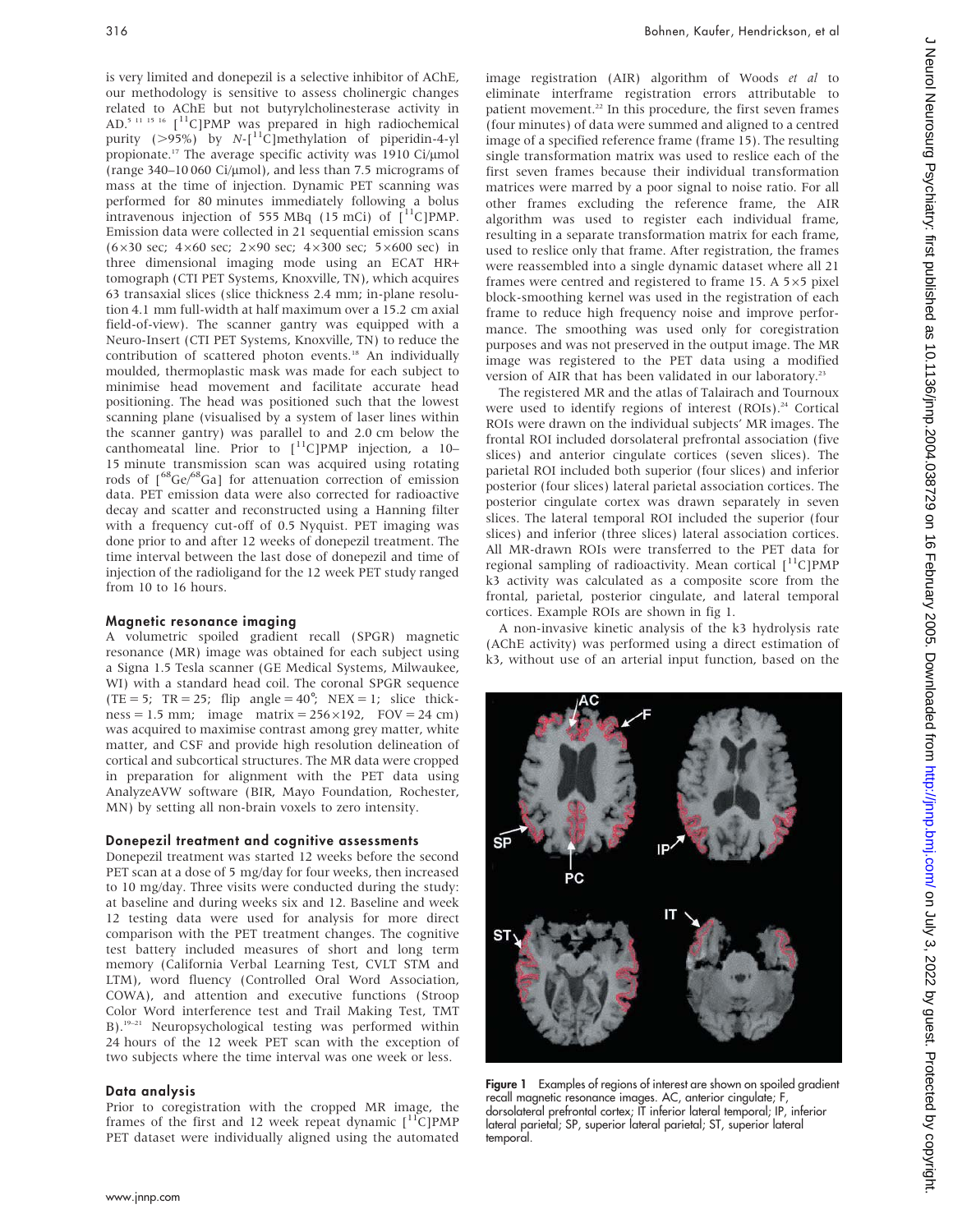shape of the tissue time–activity curve alone.<sup>25</sup> The shape analysis has been compared with the more standard compartmental analysis using arterial input functions and non-linear least squares estimation and showed that the noninvasive shape analysis approach gave very similar results to kinetic analysis in the brain cortex.<sup>25</sup> An advantage of the shape analysis approach, which inherently is entirely insensitive to the scale of the data, is that it is nearly unaffected by tissue atrophy.<sup>25</sup> The shape analysis method has also been found to be a sensitive technique for detecting cortical AChE changes in subjects with dementia.<sup>26</sup> Mean values were calculated for both hemispheres.

Paired Student's t test was used for comparison of k3 values between scans 1 and 2. Wilcoxon's signed rank test was used for comparison of cognitive test scores at baseline and 12 weeks. The cognitive parameters included CVLT STM and LTM, COWA summed scores for three letters, Stroop Color Word Interference scores at 45 seconds, and TMT B times. Stepwise regression analysis was used to identify cognitive parameters significantly related to cerebral AChE enzyme inhibition and the treatment difference scores between week 12 and baseline of the cognitive tests using the SAS program (SAS Institute Inc., Cary, NC). Absolute differences between baseline and week 12 of the PET and cognitive measures were used. The cognitive parameter with the most significant prediction in the model was then selected for a post hoc analysis to evaluate the nature of the statistical association.

#### RESULTS

Donepezil induced AChE inhibitions for the cortical regions are shown in table 1. The average cortical (temporal, parietal, and dorsolateral prefrontal) donepezil induced AChE inhibition was 19.1% (SD 9.4%) compared with baseline activity  $(t = -7.9; p<0.0001)$ , median value 22.2%. None of the left– right hemispheric differences was significant. A plot of the individual cortical AChE activity levels before and at 12 weeks of donepezil treatment demonstrates an inhibitory response in all subjects (fig 2).

The anterior cingulate area had the most consistent enzyme inhibition (mean 24.2% (6.9%),  $t = -14.1$ ; p< 0.0001; table 1). No significant correlation was found between pretreatment cortical AChE activity and treatment induced enzyme inhibition ( $R = 0.35$ , not significant).

Complete cognitive data were available for 11 subjects (one subject refused repeat testing and data in two subjects were incomplete because of colour blindness). Analysis of cognitive data did not reveal significant group treatment effects for any of the variables (table 2). As we had done direct PET assessment of the biological substrate of the study drug (that is, AChE enzyme inhibition), we examined the cognitive PET data relations to determine whether specific cognitive parameters changed as a function of AChE inhibition during donepezil treatment. For this purpose, we performed a stepwise regression analysis using cortical AChE enzyme



Figure 2 Cortical AChE activity before and at 12 weeks of donepezil treatment in subjects with Alzheimer's disease.

inhibition to compare the difference scores between week 12 and baseline for the cognitive tests.

Stepwise multiple regression analysis demonstrated that changes on the Stroop Color Word interference  $(R^2 = 0.59)$ .  $p$ <0.01) and Trail Making Test B scores ( $R^2$  = 0.20, p<0.05; total model  $R^2 = 0.79$ ) correlated significantly with donepezil induced inhibition of cortical AChE activity. Changes in PET AChE inhibition did not correlate with scores on other cognitive tests. The individual Stroop Color Word Interference and AChE data are plotted in fig 3 ( $r = -0.77$ ,  $p<0.01$ ).

Analysis of the Stroop test data indicated that subjects with cortical AChE inhibition greater than the median value ( $>$ 22.2%) had improved scores on the Stroop Color Word Test compared with subjects with less inhibition who had stable to worsening scores (2.2 (4.0)  $v -4.0$  (3.7), respectively;  $t = -2.7$ , p $< 0.05$ ). Stepwise regression analysis limited to the anterior cingulate cortex demonstrated similar cognitive associations when compared with the mean cortical AChE activity: Stroop Color Word interference ( $R^2 = 0.55$ , p $\leq 0.01$ ) and Trail Making Test B scores ( $R^2 = 0.22$ , p<0.05; total model  $R^2 = 0.75$ ).

#### **DISCUSSION**

We found a modest degree of cortical AChE inhibition to donepezil in subjects with mild AD. Enzyme inhibition was most robust in the anterior cingulate cortex followed by the dorsolateral prefrontal and posterior cingulate cortices. Our findings are in agreement with the study of Kuhl and colleagues who noted relatively limited brain AChE inhibitory response to therapeutic doses of donepezil when compared with peripheral red blood cell enzyme inhibition.<sup>10 11</sup> This could reflect peripheral mechanisms, such as absorption or metabolism, but also raises the possibility of limited or variable blood–brain barrier passage or differences in central

**Table 1** Regional cortical  $\begin{bmatrix} 1 & 1 \end{bmatrix}$ C]PMP k3 hydrolysis rates (mean (SD)) before and after 12 weeks of donepezil therapy in subjects with Alzheimer's disease

| Rate of [ <sup>11</sup> C]PMP k3<br>hydrolysis (per minute)     | <b>Pretreatment</b> | Post-treatment  | % Inhibition | Paired t test           |
|-----------------------------------------------------------------|---------------------|-----------------|--------------|-------------------------|
| Mean cortical                                                   | 0.0210 (0.0019)     | 0.0170 (0.0031) | 19.1(9.4)    | $t=-7.9$ ; p $<$ 0.0001 |
| Dorsolateral prefrontal                                         | 0.0221 (0.0025)     | 0.0172 (0.0025) | 22.2(8.3)    | $t=-10.8; p<0.0001$     |
| Parietal                                                        | 0.0203(0.0019)      | 0.0170 (0.0031) | 16.3(9.9)    | $t=-6.6; p<0.0001$      |
| Lateral temporal                                                | 0.0199 (0.0022)     | 0.0166 (0.0035) | 16.6(14.1)   | $t=-4.4$ ; p<0.001      |
| Anterior cinqulate                                              | 0.0231 (0.0023)     | 0.0175 (0.0028) | 24.2 (6.9)   | $t=-14.1; p<0.0001$     |
| Posterior cinqulate                                             | 0.0218 (0.0024)     | 0.0170 (0.0031) | 22.6(9.7)    | $t=-8.7; p<0.0001$      |
| Paired t test scores are presented with levels of significance. |                     |                 |              |                         |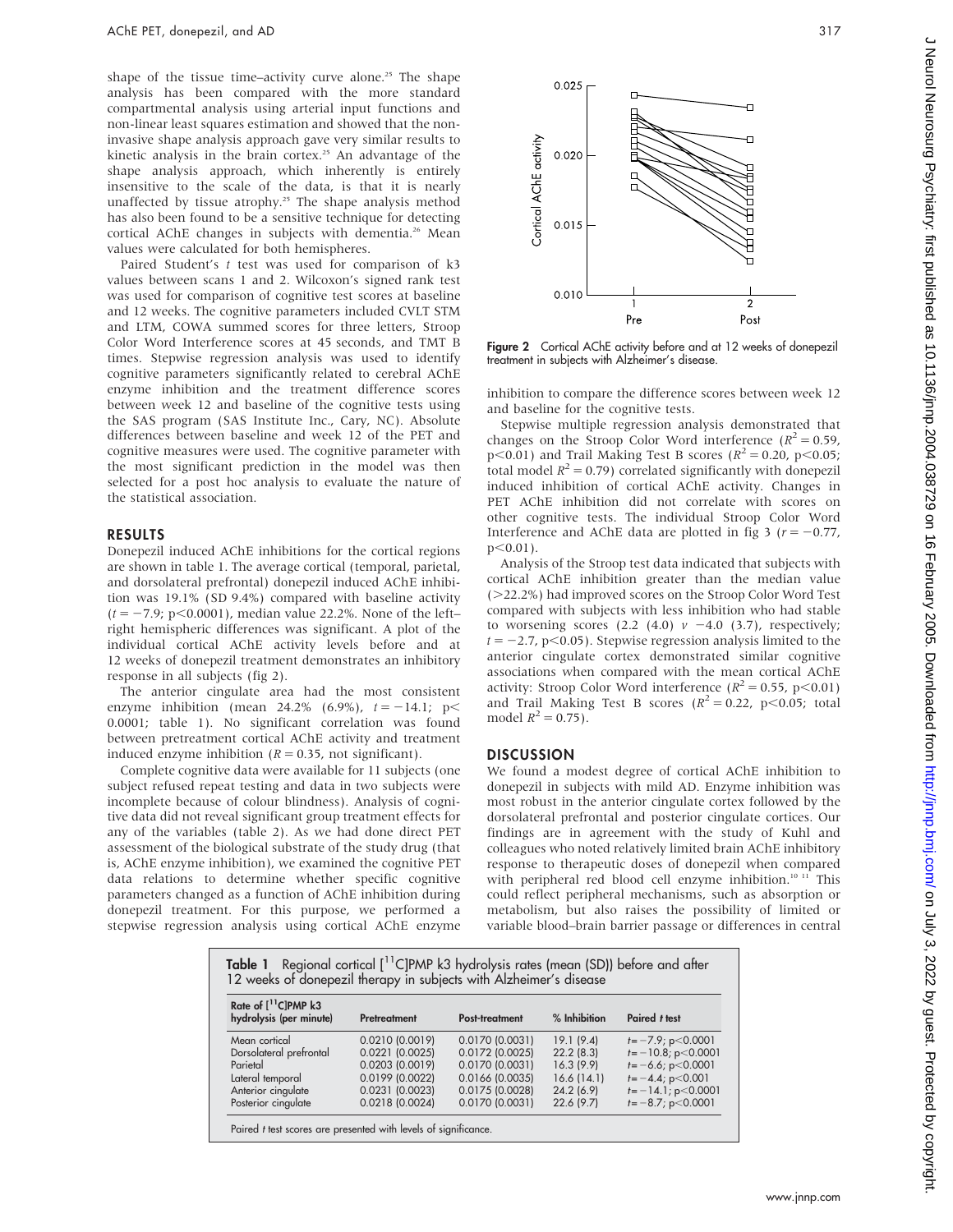|                     | <b>Baseline</b> | 12 weeks      | % Change     | Wilcoxon's signed rank test |
|---------------------|-----------------|---------------|--------------|-----------------------------|
| <b>MMSE</b>         | 22.6(4.3)       | 23.5(3.4)     | 4.0(16.4)    | $S = 11.5$ , NS             |
| <b>CVLT-STM</b>     | 2.0(2.4)        | 2.5(2.3)      | 25.0 (108.1) | $S = 5$ , NS                |
| <b>CVLT-LTM</b>     | 2.1(2.5)        | 2.9(3.7)      | 38.1 (124.5) | $S = 8.5$ , NS              |
| TMT B (seconds)     | 215.9 (82.9)    | 227.5 (80.00) | 5.4(32.6)    | $S = 11.5$ , NS             |
| Stroop Interference | 15.9(6.0)       | 15.5(5.7)     | $-2.5(27.1)$ | $S = -8$ . NS               |
| <b>COWA</b>         | 28.8 (13.4)     | 30.3(10.4)    | 5.2(42.2)    | $S = 5$ , NS                |

CVLT, California Verbal Learning Test; MMSE, Mini-Mental State Examination; S/LTM short/long term memory.

metabolism of the drug.10 11 Steady-state pharmacokinetics of donepezil are reached within 14–22 days after repeated administration of 5 mg or 10 mg daily.<sup>16</sup> Therefore, is plausible that cerebral enzyme inhibition under steady-state pharmacokinetic conditions may be significantly different from acute single dose pharmacological exposure.<sup>27</sup> Our findings are also in agreement with Kaasinen et al who noted relatively more enzyme inhibition by donepezil in the frontal compared to the parietal and temporal cortical regions.<sup>9</sup> This may reflect regional variability in cholinergic innervation of the human cortex.<sup>28</sup>

We found that donepezil induced inhibition of cortical AChE activity in subjects with AD correlated with changes in executive and attentional but not primary memory functions. Analysis of drug trials using the ChE-I tacrine have shown that cognitive parameters of attention and executive functions improved more after treatment than did mnemonic functions.29 30 Overall, most clinical trials of ChE-I drugs have shown improved scores on global measures of cognitive abilities, such as the MMSE, the cognitive subscale of the Alzheimer Disease Assessment Scale, and a global scale such as Clinician Interview-Based Impression scale.<sup>3</sup> These broad effects on cognition suggests that cholinergic agents may have a primary influence on executive or attentional systems with a secondary general modulatory effect on memory, language, and visuospatial skills.<sup>3 31</sup> Conversely, anticholinergic drugs have disproportionately adverse effects on executive processes, attention, and working memory.<sup>32</sup> For example, Dubois et al reported that the use of anticholinergic medications in patients with Parkinson's disease led to



Figure 3 Per cent inhibition of cortical AChE activity during donepezil therapy plotted against per cent change in treatment performance on the Stroop Color Word Test. Positive per cent change on the Stroop test represents improved performance.

worsening executive and attentional functions as assessed by the Wisconsin card sorting task and digit span test.<sup>33 34</sup> Global effects of ChE-I drugs may, therefore, relate in part to their influence on executive and attentional functions.

On analysis of the Stroop test data we found improved colour word interference scores in the subset of subjects with higher enzyme inhibition, whereas subjects with lower inhibition had stable to worsening test scores. These findings provide evidence for a threshold effect of AChE inhibition needed for the detection of therapeutic efficacy of donepezil on specific cognitive tests. It remains to be studied whether a subset of subjects without a beneficial response to donepezil may have a drug induced decrease rather than an increase in cerebral blood flow.35

The present study had some limitations: the open label treatment design, relatively short duration of the study, and the small sample size. However, direct PET assessment of the biological substrate of the study drug (that is, AChE enzyme inhibition) provides a unique way to evaluate individual treatment responsivity.

In conclusion, this study demonstrates that donepezil induced inhibition of cerebral AChE enzyme activity is modest in subjects with early AD. Further research is needed to investigate possible threshold effects of cerebral AChE inhibition by donepezil in relation to its clinical efficacy, reasons for the modest degree of the inhibition, explore dose– response relation at higher dose levels, and direct comparison between peripheral red blood cell and cerebral AChE inhibition.

#### ACKNOWLEDGEMENTS

The authors thank the PET technologists for their skilful performance in data acquisition, the cyclotron operators and chemists for their production of  $[$ <sup>11</sup>C]PMP, and Dana Ivanco and Tonya Engel for assistance.

#### Authors' affiliations .....................

#### N I Bohnen, D I Kaufer, R Hendrickson, L S Ivanco, S T DeKosky,

R Y Moore, Department of Neurology, University of Pittsburgh Medical School, Pittsburgh, PA, USA

N I Bohnen, B J Lopresti, C C Meltzer, J G Davis, C A Mathis, Department of Radiology, University of Pittsburgh Medical School,

Pittsburgh, PA, USA

N I Bohnen, VA Pittsburgh Healthcare system, Pittsburgh, PA, USA R A Koeppe, Department of Radiology, The University of Michigan, Ann Arbor, MI, USA

G Constantine, Department of Mathematics and Statistics, University of Pittsburgh, Pittsburgh, PA, USA

Supported by a grant from National Institute of Aging, Bethesda, MD, USA (Alzheimer Disease Research Center, AG05133).

Competing interests: Drs D I Kaufer and R Y Moore have received either speaking honoraria, consulting fees, educational fees, or research support from Eisai-Pfizer, Janssen, Cephalon, Takeda, and Novartis